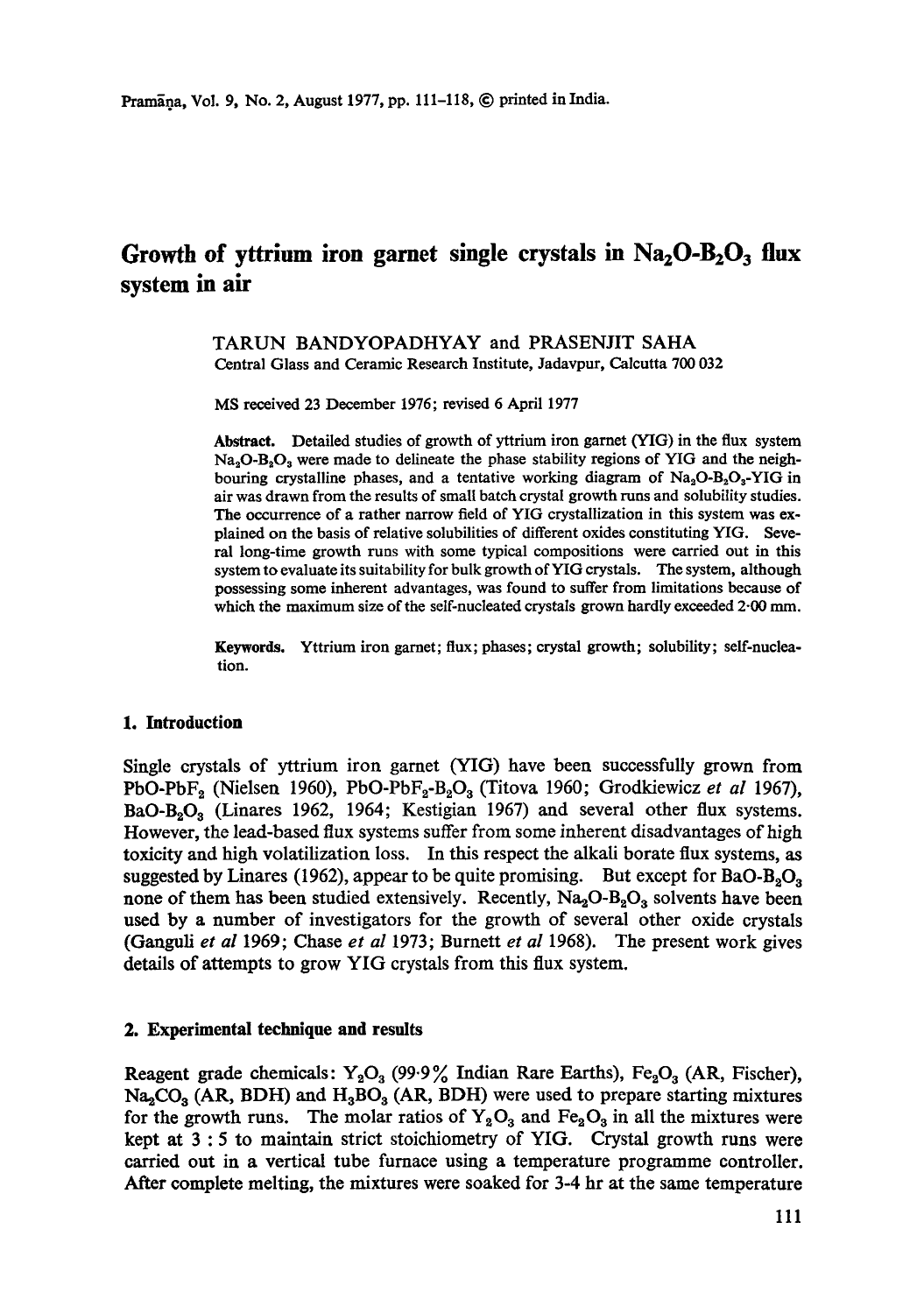# 112 *Tarun Bandyopadhyay and Prasenjit Saha*

and later a cooling schedule at a programmed rate varying between 2.5° C/hr and 20°C/hr was maintained to a lower temperature limit of 900°C; the crucibles were then quenched in water. In some eases cooling was extended to 800°C in order to observe occurrence and nature of associated crystalline phase or phases, if any. Crystalline phases were identified using either a polarizing microscope or by taking x-ray powder photographs. Later, the residual mass was dissolved away in hot nitric acid and the insoluble crystalline phases, mainly YIG, were collected.

| Run No.         | Starting mixture (wt $\%$ ) |          |     | Cooling<br>Schedule | Crystalline<br>products | YIG crystal<br>size (mm) |
|-----------------|-----------------------------|----------|-----|---------------------|-------------------------|--------------------------|
|                 | Na <sub>2</sub> O           | $B_2O_3$ | YIG | $(^{\circ}C/hr)$    |                         |                          |
| 1               | 19                          | 26       | 55  | 10                  | $YIG + FeaOa$           | 0.05                     |
| $\mathbf{z}$    | 30                          | 30       | 40  | 4                   | YIG                     | $0.02 - 0.08$            |
| 3               | 15                          | 20       | 65  | 20                  | $YIG + Fe_2O_3$         | $0.2 - 0.4$              |
| 4               | 22                          | 18       | 60  | 10                  | $YIG+YFeO3$             | $0.05 - 0.15$            |
| 5               | 27                          | 23       | 50  | 10                  | $YIG+YFeO2$             | $0.12 - 0.25$            |
| 6               | 28                          | 25       | 47  | 11                  | $YIG+YFeOs$             | $0.07 - 0.15$            |
| 7               | 23.5                        | $26 - 5$ | 50  | 10                  | $YIG+YBO,$              |                          |
| 8               | 15                          | 18       | 67  | 15                  | YIG                     | $0.2 - 0.7$              |
| 9               | 19                          | 21       | 60  | 10                  | YIG                     | $0.3 - 0.9$              |
| 10              | 21                          | 24       | 55  | 5                   | YIG                     | $0.15 - 0.35$            |
| 11a             | 23                          | 22       | 55  | 20                  | YIG                     | $0.2 - 0.4$              |
| 11 <sub>b</sub> | 23                          | 22       | 55  | 2.5                 | YIG                     | $0.4 - 0.8$              |
| 12              | 25                          | 28       | 47  | 5                   | YIG                     | $1.0 - 1.5$              |
| 13              | 28                          | 28       | 44  | 3                   | <b>YIG</b>              | $0.5 - 1.0$              |
| 14              | 27                          | 27       | 46  | 5                   | YIG                     | $1.0 - 2.0$              |

**Table** 1. Results of some typical crystal growth runs.

**Table** 2. Results of some typical phase equilibrium runs

| Run<br>No. | Na <sub>2</sub> O | Mixture wt $\%$<br>$B_2O_2$ | YIG | Temp $(^{\circ}C)$ | Product               |
|------------|-------------------|-----------------------------|-----|--------------------|-----------------------|
| 1          | 15                | 20                          | 65  | 1100               | $L+YIG + Fe8O8$       |
| 2          | 17                | 23                          | 60  | 1150               | $L+YIG+Fe, O,$        |
| 3          | 19                | 26                          | 55  | 1000               | $L + Fe2O3 + YIG(tr)$ |
| 4          | 22                | 28                          | 50  | 1050               | $L + Fe2O3$           |
| 5          | 23.5              | 26.5                        | 50  | 900                | $L+YIG+YBO,$          |
| 6          | 25                | 28                          | 47  | 920                | $L+YBOs+YIG$          |
| 7          | 25                | 30                          | 45  | 905                | $L+YBO$               |
| 8          | 30                | 30                          | 40  | 900                | $L+YIG$               |
| 9          | 30                | 26                          | 44  | 950                | $L+YFeO.$             |
| 10         | 28                | 25                          | 47  | 1050               | $L+YFeOs+YIG$         |
| 11         | 27                | 23                          | 50  | 890                | $L+YIG+YFeOa$         |
| 12         | 25                | 20                          | 55  | 1000               | $L+YFeOs$             |
| 13         | 21                | 24                          | 55  | 1000               | $L+YIG$               |
| 14         | 22                | 18                          | 60  | 1070               | $L+YIG+YFeOs(tr)$     |
| 15         | 20                | 15                          | 65  | 1030               | $L+YFeOs$             |
| 16         | 19                | 21                          | 60  | 1050               | $L+YIG$               |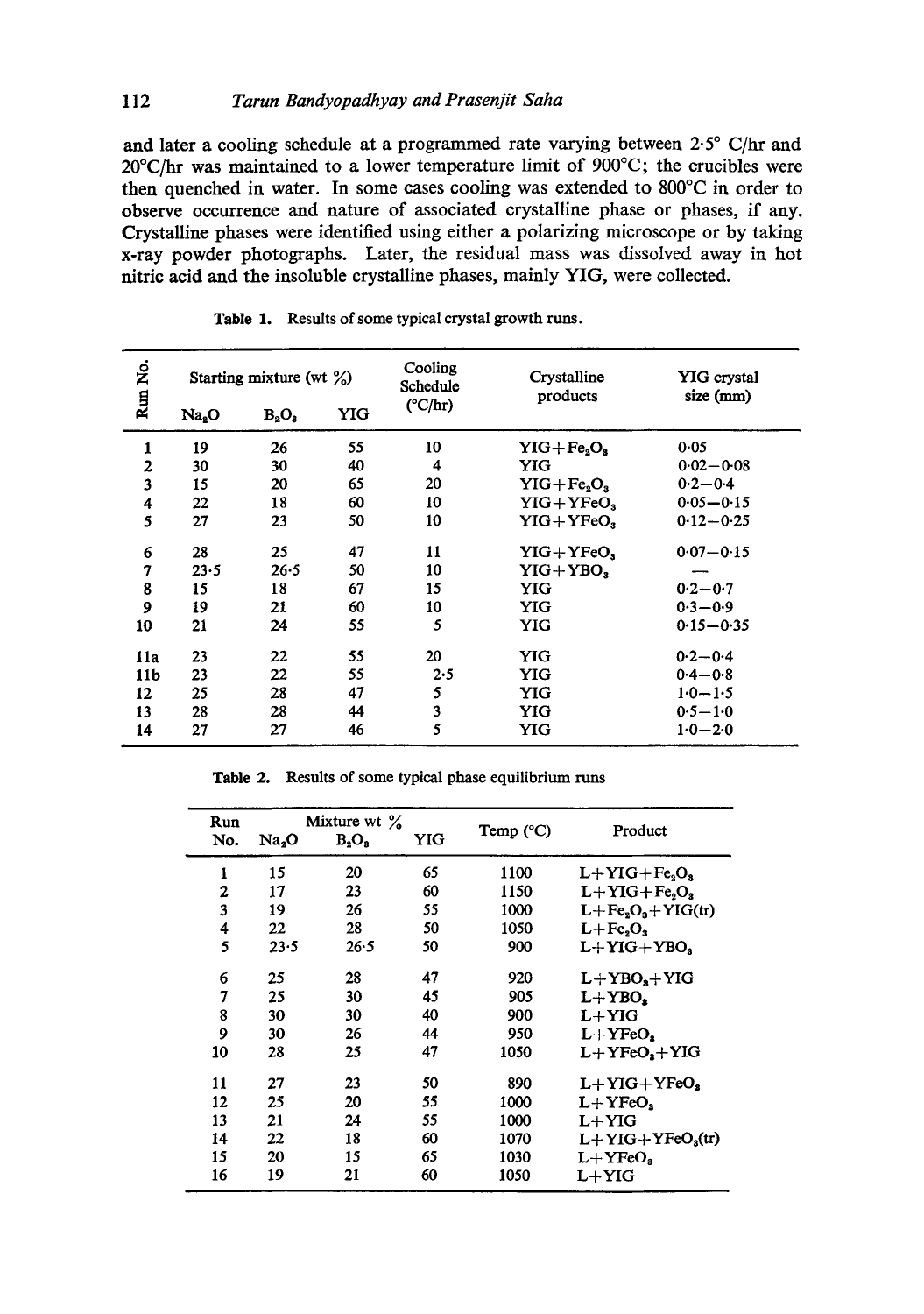**About 100 crystal growth (table 1) and phase equilibrium runs (table 2) were performed in the system, the phase equilibrium runs delineating the approximate primary phase fields of YIG and associated phases, and the crystal growth runs giving some idea of the crystallization paths taken by the compositions studied. Demarcation of the nature and extent of the primary phase field of YIG towards the high YIG region was not attempted since (1) phase stability relations in this region would be extremely complicated because of incongruent melting nature of YIG and possibility**  of magnetite (Fe<sub>a</sub>O<sub>4</sub>) crystallizing out (Van Hook 1961), and (2) high melting temper**atures (>1350°C) of the mixtures and consequent loss of solvent by evaporation increasing from normal 5 to 30 %, making this region quite unsuitable for growth of YIG crystals. For most of the compositions studied YIG was the first phase to appear and persisted below 900°C. Other associated phases started to crystallize around 950°C. However, proportions of the secondary crystalline phases varied from melt to melt.** 

**Figure I shows the approximate field of crystallization of YIG in air. It appears**  as a lenticular area bounded by  $\text{Na}_2\text{O}: B_2\text{O}_3$  wt% ratio of 13 : 17 to 29 : 31.5 on the



**Figure 1.** Working diagram (in wt %) showing the approximate fields of crystallization of YIG, YFeO<sub>3</sub>, Fe<sub>2</sub>O<sub>3</sub> and YBO<sub>3</sub> in the system YIG-Na<sub>2</sub>O-B<sub>2</sub>O<sub>3</sub>. Arrow on **boundary curves indicates direction of falling temperature of primary phase field boundaries or projections of primary phase field boundaries. Dotted curve indicates conjectured projection of primary phase field boundary between yttrium orthoferrite and sodium borate derived from theoretical consideration.**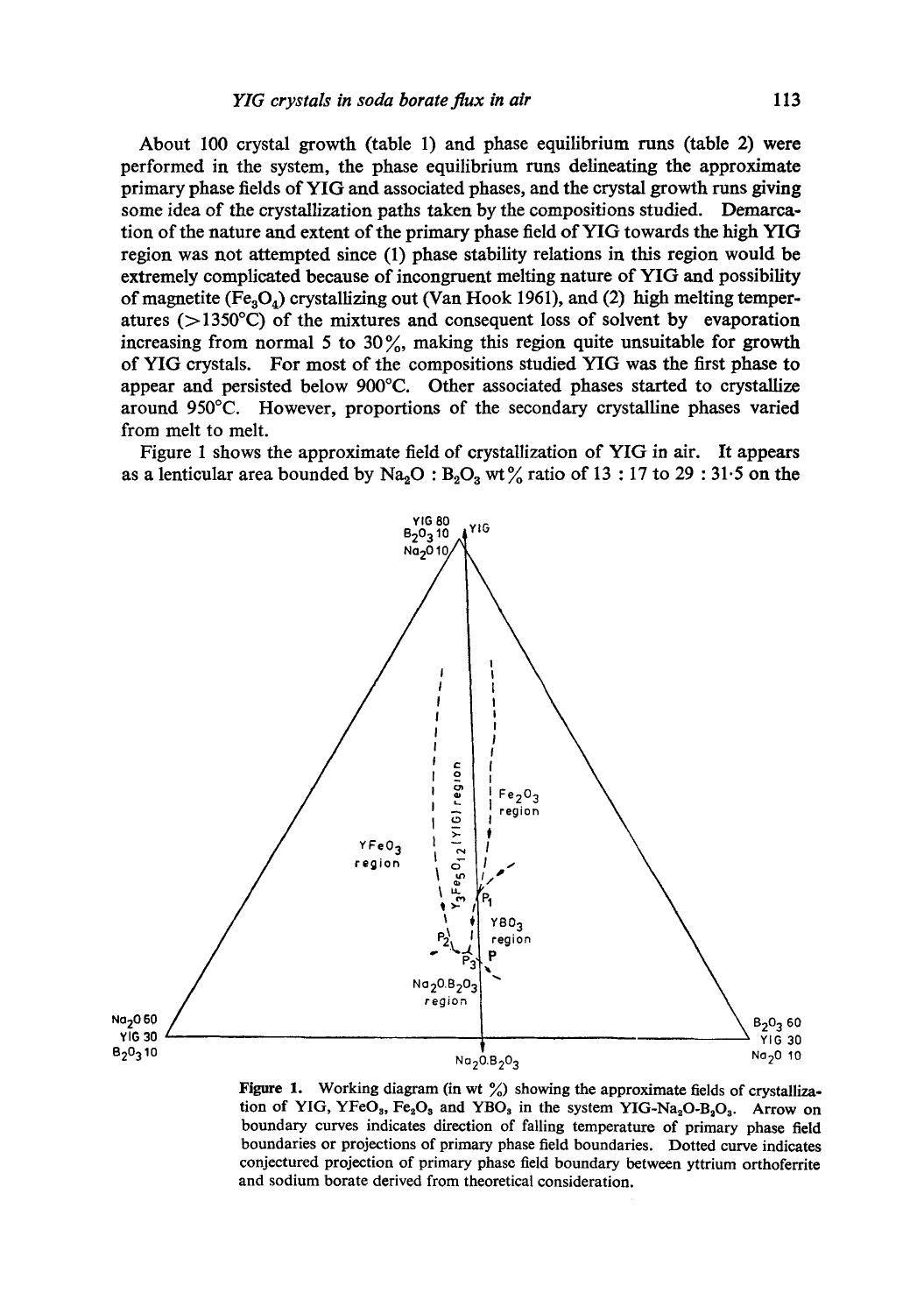$B<sub>a</sub>O<sub>o</sub>-YIG$  side, and of 15 : 14 to 30.5 : 30 on the Na<sub> $o$ </sub>O-YIG side, with a narrowed down protrusion at the YIG-deficient end. Excluding this constricted region YIG field is found to encompass both sides of the  $Na<sub>2</sub>OA<sub>2</sub>YIG$  join from 39 wt% of YIG towards YIG apex.

Solubility studies of YIG single crystals in a particular flux composition, viz., the compound  $Na<sub>2</sub>O.B<sub>2</sub>O<sub>3</sub>$ , of this system were carried out in the same furnace set-up with a Lawrence-Smith crucible. Weighed amount of YIG single crystals (inclusionfree  $1.0-1.5$  YIG cm crystals grown from PbO-PbF<sub>2</sub>-B<sub>2</sub>O<sub>3</sub> flux system (Bandyopadhyay *et al* 1976) mixed with a measured quantity of Na<sub>2</sub>O.B<sub>2</sub>O<sub>3</sub> was heated to a desired temperature for a fixed duration of time, the crucible quenched, and the solidified melt dissolved away in hot nitric acid. The undissolved YIG grains were left at the bottom of the crucible. From the difference in weight of the YIG crystals before and after the run the amount of YIG in solution, i.e., percentage solubility at a particular temperature, was determined (table 3). Runs of varying duration at several temperatures were carried out to draw the saturation solubility curve at different temperatures. *The phase boundary*  $P_1P_3$  *between YIG and YBO<sub>3</sub> was determined from those* runs where YBO<sub>3</sub> was observed in the residue along with the partly dissolved YIG crystals. Some of these data along with the results of crystal growth runs were later utilized to project portions of some of the isobaric (in air, i.e. 0.21 oxygen partial pressure) phase boundaries on the pseudobinary join  $Na_2O.B_2O_3$ -YIG (figure 2).

| Run No. | Temp. $(^{\circ}C)$ | Duration (hrs)   | Loss of mix.<br>$(wt. \%)$ | Solubility<br>(wt. $\frac{9}{20}$ ) |
|---------|---------------------|------------------|----------------------------|-------------------------------------|
| 1(a)    | $935 + 5$           | 4                | $1-1$                      | 59.03                               |
| 1(b)    | $935 + 5$           | 4                | $1-0$                      | 59.11                               |
| 2(a)    | $955 + 5$           | 4                | 1.5                        | 63.24                               |
| 2(b)    | $955 + 5$           | 6                | $1-6$                      | $65 - 68$                           |
| 3(a)    | $1005 + 5$          | 4                | 1.75                       | $67 - 01$                           |
| 3(b)    | $1005 + 5$          | 4                | $1-9$                      | 69.10                               |
| 4(a)    | $1025 + 5$          | 4                | 2.10                       | $70-81$                             |
| 4(b)    | $1025 + 5$          | 4                | 2.18                       | $71 - 80$                           |
| 5(a)    | $1103 + 5$          | 4                | $3 - 20$                   | $82 - 80$                           |
| 5(b)    | $1103 + 5$          | 4                | $3 - 31$                   | $83 - 12$                           |
| 6(a)    | $1205 + 5$          | $\overline{2}$   | $4-1$                      | $100 - 51$                          |
| 6(b)    | $1205 + 5$          | 4                | 4.5                        | $103 - 86$                          |
| 7(a)    | $1282 + 5$          | $\boldsymbol{2}$ | $5-0$                      | 134.10                              |
| 7(b)    | $1282 + 5$          | 4                | 5.8                        | $138 - 21$                          |
|         |                     |                  |                            |                                     |

Table 3. Results of solubility runs of YIG in  $Na<sub>2</sub>O<sub>2</sub>O<sub>8</sub>$  flux.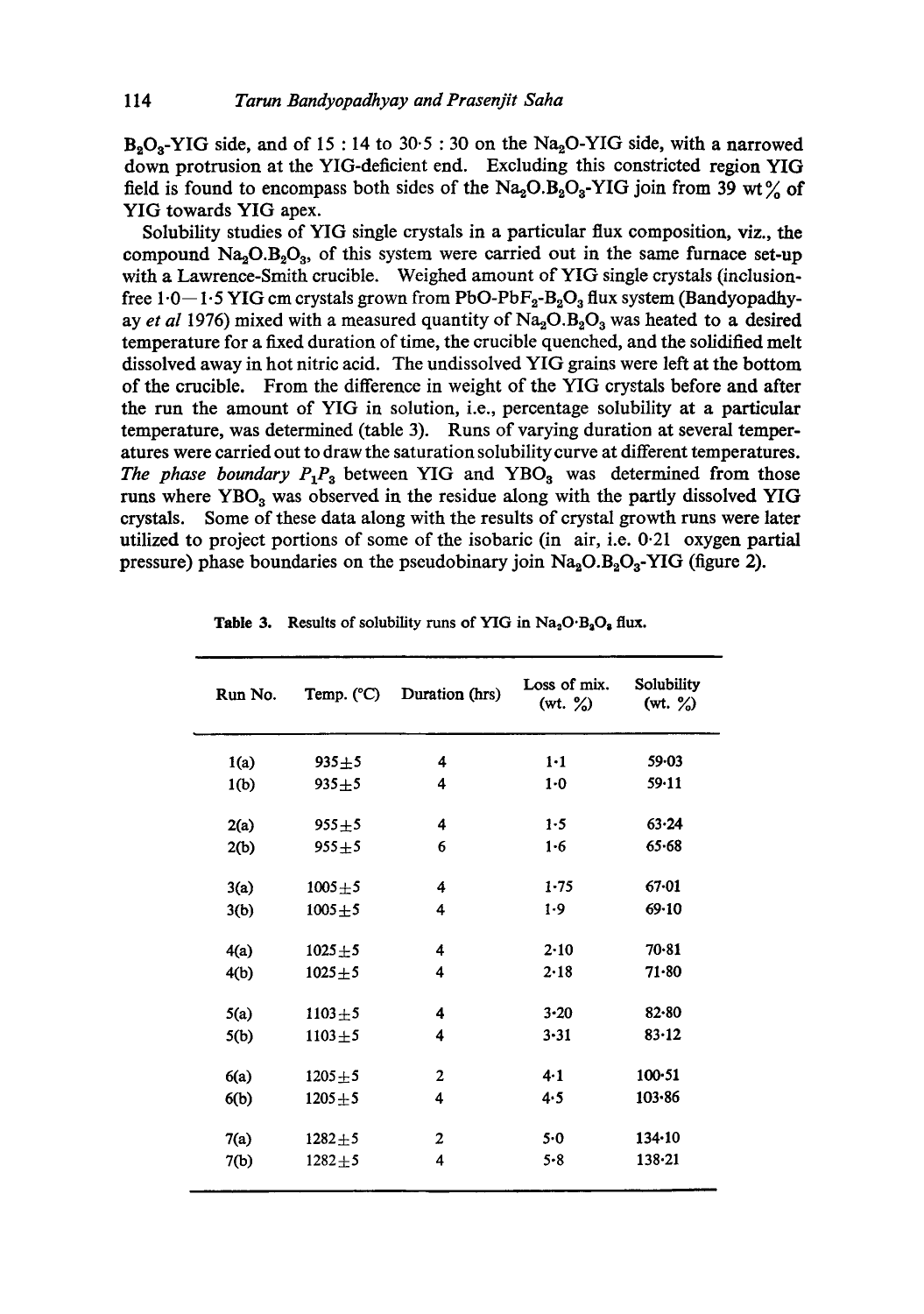

Figure 2. Saturation solubility curve of YIG and projections of associated phase boundary curves of the quaternary system  $YFeO<sub>3</sub>-Fe<sub>2</sub>O<sub>3</sub>-Na<sub>2</sub>O-B<sub>2</sub>O<sub>3</sub>$  in air, along the pseudobinary join  $Na<sub>2</sub>O<sub>3</sub>-YIG$ . Solid lines and dashed lines indicate determined and undertermined saturation solubility curves along YIG-Na<sub>2</sub>O·B<sub>2</sub>O<sub>3</sub> join respectively. Dotted lines are projections of phase boundaries.

## **3. Phase equilibrium considerations**

Variable oxidation state of iron implies that crystallization of YIG in  $Na<sub>2</sub>O-B<sub>2</sub>O<sub>3</sub>$ flux system in air atmosphere should be considered in the perspective of the quinary system FeO-Fe<sub>2</sub>O<sub>3</sub>-Y<sub>2</sub>O<sub>3</sub>-Na<sub>2</sub>O-B<sub>2</sub>O<sub>3</sub>.

However, compositions of all starting mixtures investigated during the present work were confined to the plane  $Y_3Fe_5O_{12}$  (YIG)-Na<sub>2</sub>O-B<sub>2</sub>O<sub>3</sub>. Furthermore, the temperature range of investigation was restricted to 1300°C-900°C. Van Hook (1961a, 1961b) has shown that below 1300°C YIG not only attains molar stoichiometry of  $Y_2O_3$  and Fe<sub>2</sub>O<sub>3</sub> in the ratio 3 : 5, but also the proportion of the ferrous component in YIG reduces to negligible amount. None of the other crystalline phases synthesized during the present investigation contained iron in the ferrous state. Quenched melts of several starting mixtures were analysed chemically and were found to contain at most  $0.42\%$  FeO by weight (table 4), indicating overwhelming preponderance of  $Fe<sup>3+</sup>$  in the liquid phase.

**Table 4.** Results of chemical analyses of FeO and the total iron (in wt  $\frac{\%}{\%}$ ) of five glass compositions in the system YIG-Na<sub>2</sub>O-B<sub>2</sub>O<sub>3</sub>.

| Sample<br>No. | Starting mix. wt $\%$ |          |          |                                | Approx.                        | Loss of<br>mixture              | Chemical analysis<br>in melts |                |
|---------------|-----------------------|----------|----------|--------------------------------|--------------------------------|---------------------------------|-------------------------------|----------------|
|               | Na <sub>3</sub> O     | $B_2O_3$ | $Y_2O_3$ | Fe <sub>2</sub> O <sub>3</sub> | melting<br>temp. $(^{\circ}C)$ | during<br>melting<br>(wt $\%$ ) | Wt $\%$ total<br>iron $Fe3O3$ | Wt $\%$<br>FeO |
|               | $23 - 6$              | $26 - 4$ | $23 - 0$ | $27 - 0$                       | 1170                           | $1-4$                           | 24.97                         | 0.26           |
| 2             | $30 - 0$              | $30 - 0$ | $18 - 4$ | $21 - 6$                       | 1050                           | $1-2$                           | $21 - 0$                      | Tr             |
| 3             | $32 - 0$              | 31.0     | $17 - 0$ | $21 - 0$                       | 1000                           | 1.0                             | 18.87                         | Tr             |
| 4             | $26 - 0$              | $32 - 0$ | 19.3     | $22 - 7$                       | 1070                           | 1.4                             | 20.33                         | Tr             |
| 5             | 22.0                  | $28 - 0$ | 23.0     | 27.1                           | 1200                           | 0.4                             | 26.67                         | 0.42           |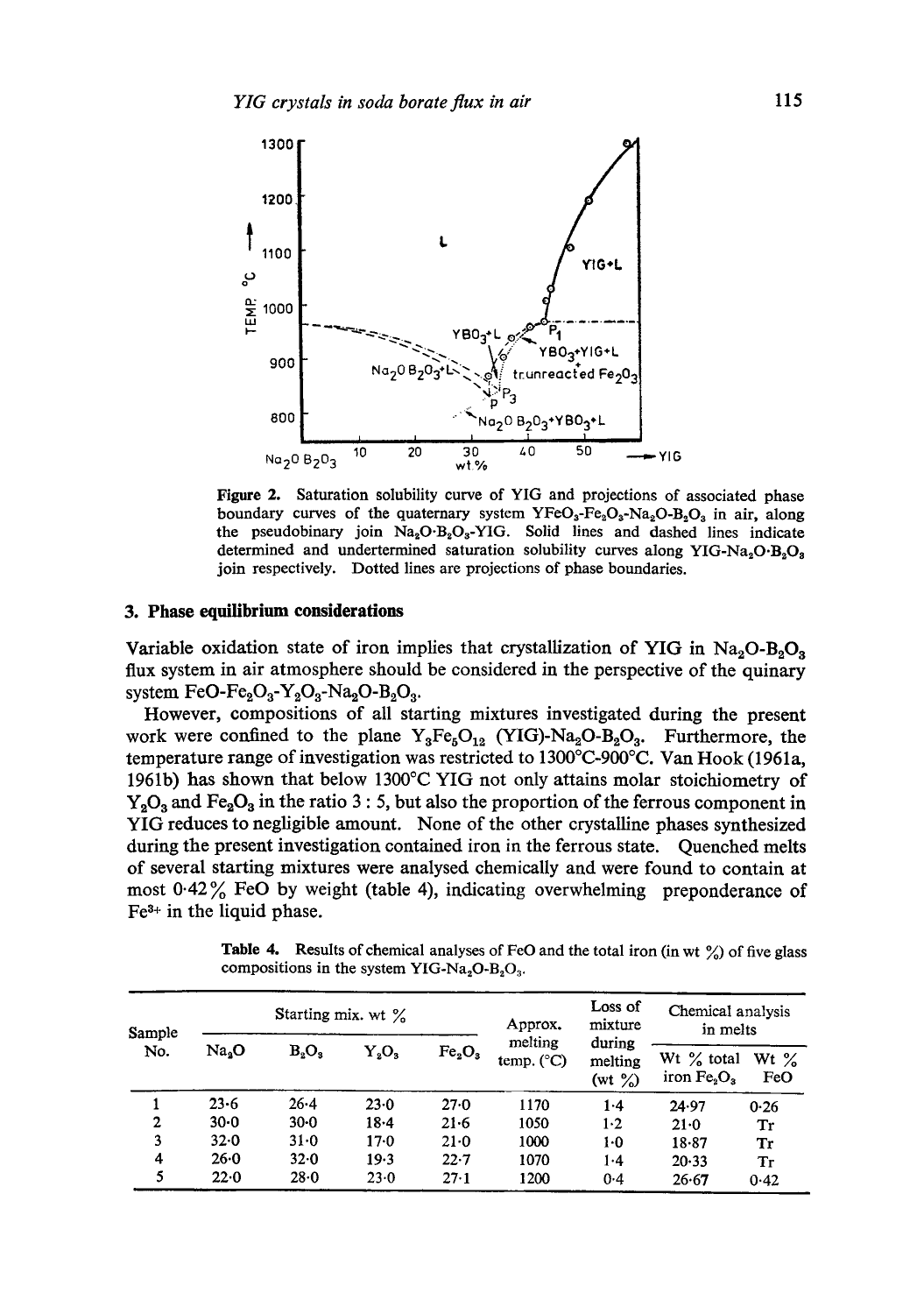Complications arise with the gas phase. High volatility of alkali flux systems suggests that a substantial part of the alkali component is released to the gas phase, making the total composition alkali-deficient. However, as mentioned before, total volatilization loss of compositions investigated hardly exceeded  $5\%$  even in open crucible runs, pointing to the possibility of considering the present work in the perspective of the quaternary system  $Fe_2O_3$ -Y<sub>2</sub>O<sub>3</sub>-Na<sub>2</sub>O-B<sub>2</sub>O<sub>3</sub>.

Invariant situation (i.e. a point) on the liquidus would be given by the coexistence of six phases, i.e., four crystalline phases, a liquid, and a gas. Under isobaric restriction, as in the present case (in air atmospheres, i.e.  $P_{O_2} = 0.21$  atm.), a five-phase assemblage, i.e. three crystalline phases, a liquid, and a gas, would give rise to invariance on the liquidus.

Thus  $P_1$  (ca. 965°C),  $P_2$  (ca. 850°C) and  $P_3$  (ca. 840°C) of figures 1 and 2 would be projections of peritectics of the quaternary system on the plane YIG-Na<sub>2</sub>O-B<sub>2</sub>O<sub>3</sub>.  $P_1$  also corresponds with the intersection of the saturation solubility curve of YIG with that of YBO<sub>3</sub>, and p (ca. 830°C) corresponds with the intersection of the saturation solubility curve of YBO<sub>3</sub> with that of Na<sub>2</sub>O.B<sub>2</sub>O<sub>3</sub>. At  $P_3$  YIG already crystallized will react with the liquid and composition of the liquid cannot move away from  $P_3$ , until all the YIG crystals are dissolved. However, since all the starting compositions were very rich in YIG, rather the liquid would become exhausted at  $P_3$ , leaving behind three-phase assemblage of  $\text{Na}_2\text{O}$ ,  $\text{O}_3$ ,  $\text{YBO}_3$  and YIG, and some trace unreacted  $Fe<sub>2</sub>O<sub>3</sub>$ . This also explains the corroded appearance of the YIG crystals if the crystalliquid mixture is cooled below  $P_3$ (ca. 840°C).

#### **4. Discussion of results**

The occurrence of this narrow field of YIG crystallization in this system can easily be explained, as has already been done by other investigators working in alkali borate systems, if the relative solubilities of the different oxides constituting YIG, i.e.,  $Y_2O_3$  and Fe<sub>2</sub>O<sub>3</sub>, in Na<sub>2</sub>O- and B<sub>2</sub>O<sub>3</sub>-rich melts are considered. B<sub>2</sub>O<sub>3</sub> being a poorer solvent of Fe<sub>2</sub>O<sub>3</sub> precipitates during cooling compounds richer in Fe<sub>2</sub>O<sub>3</sub>, i.e. haematite;  $Y_2O_3$  dissolved in  $B_2O_3$  of the melt can appear as  $YBO_3$  only at temperatures below 965°C. On the other hand, mixtures containing higher proportions of  $Na<sub>2</sub>O$  retain a fair amount of  $Fe<sub>2</sub>O<sub>3</sub>$  in the melt, and since during subsequent cooling requisite amount of Fe<sub>2</sub>O<sub>3</sub> as needed for the crystallization of YIG (Y<sub>2</sub>O<sub>3</sub>: Fe<sub>2</sub>O<sub>3</sub> in the molar proportion 3 : 5) cannot precipitate out, a phase containing higher proportion of  $Y_2O_3$  i.e. YFeO<sub>3</sub>, separates out as flaky crystals. A further confirmatory proof of this phenomenon can be obtained by adding excess amount of  $Fe<sub>2</sub>O<sub>3</sub>$  to mixtures in the high  $Na<sub>2</sub>O$  side, but within the approximately demarcated projection of the primary phase field of YFeO<sub>3</sub> in the Na<sub>2</sub>O-B<sub>2</sub>O<sub>3</sub>-YIG plane (figure 1). From such mixtures YIG can be obtained as the initial crystalline phase instead of  $YFeO<sub>3</sub>$ . Thus by adding excess  $Fe<sub>2</sub>O<sub>3</sub>$  to YIG-YFeO<sub>3</sub> border line compositions, the field of crystallization of YIG can be considerably enlarged. However, for better growth of YIG crystals it is always desirable to have certain optimum compositions so that maximum advantage of both the equilibrium and kinetic steps of the self-nucleation and growth processes can be gained.

Figure 3 shows the solubility of YIG in  $\text{Na}_2\text{O}_3$  as a function of temperature, and associated evaporation loss of the mixture. As compared to solubility of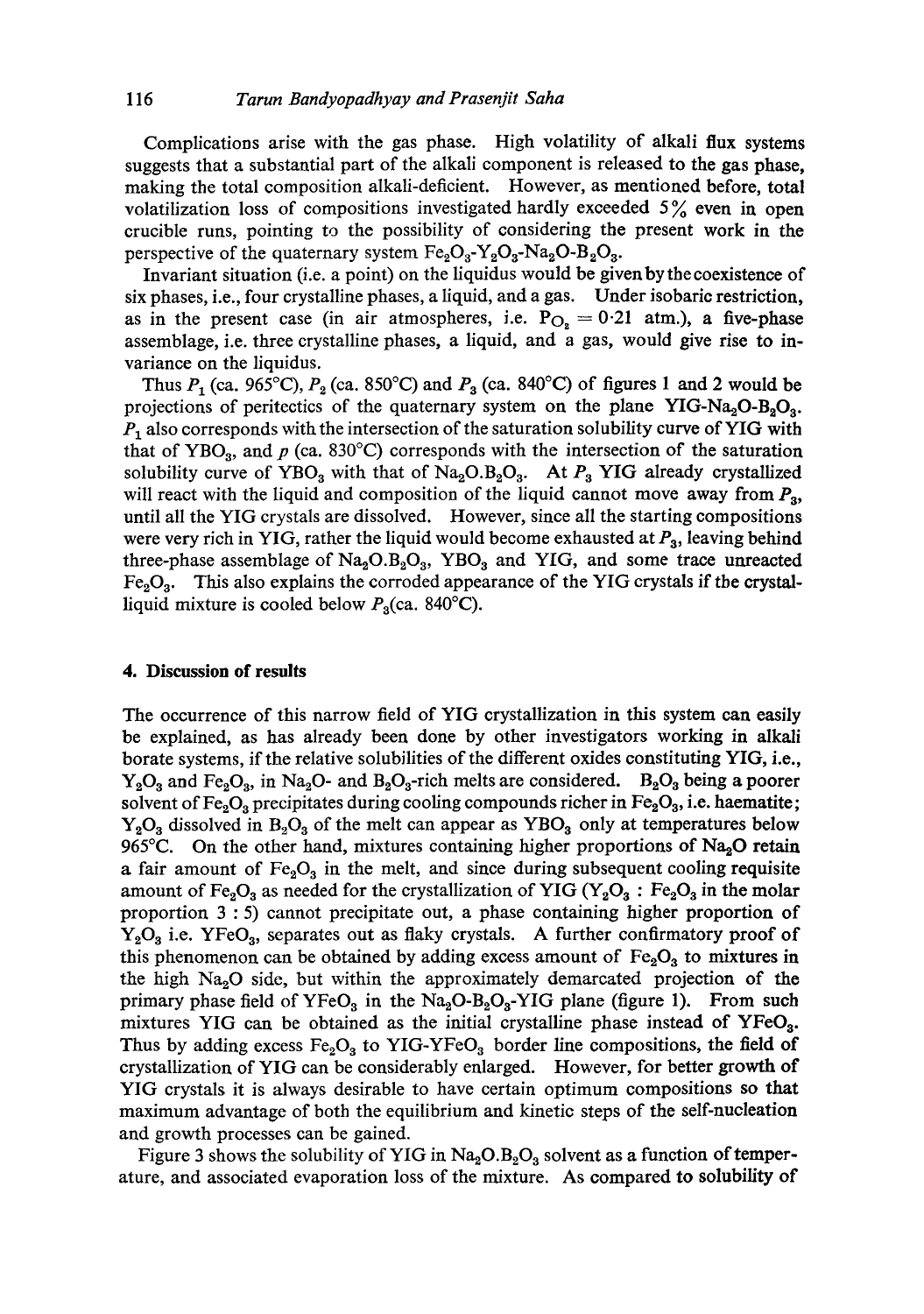

Figure 3. Variation in saturation solubility (in wt%) of YIG in  $Na_2O_3O_3$  flux and the corresponding loss of melt at different temperatures.

YIG in conventional PbO-Pb $F_2$ -B<sub>2</sub>O<sub>3</sub> flux system, the solubility of YIG here is found to be very high at considerably lower temperatures. The maximum solubility of YIG in the lead-based flux system is 50 wt $\%$  at 1370°C (Timofeeva *et al* 1970), pertaining to a flux composition of 55 PbO 33.6 PbF<sub>2</sub> 11.4 B<sub>2</sub>O<sub>3</sub> in wt%, whereas in this system  $100\%$  solubility is attained at temperatures as low as  $1200\textdegree C$ . Moreover, the evaporation loss, which is only  $4.4\%$  in soda borate system, exceeds more than  $15\%$  in PbO-PbF<sub>2</sub>-B<sub>2</sub>O<sub>3</sub> system.

Long-time growth runs (4-5 days) were made with some compositions selected within the primary field of crystallization of YIG as determined approximately. YIG crystals grown in all these runs were equidimensional in habit with sizes ranging from 0.1 mm to 1.0 mm; uniformity in size in individual growth runs was however observed. The crystals formed clusters as in the case of other alkali borate systems (Linares 1962). In rare cases individual crystals were found to nucleate on the crucible wall near the melt surface, with development of crystallographic faces on one side only.

Quality of the crystals could not be judged from their appearance because of their small size. However, they seem to be bounded by shining  $\{110\}$  and  $\{211\}$  forms with dominance of  $\{211\}$  in crystals grown from high borate compositions. On the other hand, the associated phases, viz.,  $Fe<sub>2</sub>O<sub>3</sub>$  and YFeO<sub>3</sub>, are flaky in habit and were concentrated on the upper surface of the melt; individual flakes ranged in size from 2.0 to 3.0 mm. Thus, in comparison to YIG crystals grown from conventional lead fluoride fluxes, YIG crystals from  $Na<sub>2</sub>O-B<sub>2</sub>O<sub>3</sub>$  melt were markedly different in appeazance and seem to have grown by a self-nucleation process.

#### **5. Conclusion**

The soda borate flux system was investigated for growth of YIG single crystals because of its inherent advantages of low volatility at working temperature, negligible toxicity and low degree of attack of the container. But from kinematic considerations it could be surmised that this solvent would not be very promising for bulk growth of YIG single crystals and it was found to be so. The suspected low diffusion rates as compared to lead-based fluxes, and coexistence of YIG with liquid through a wide range of temperature (figure 2) aided by high solubility of YIG components in the